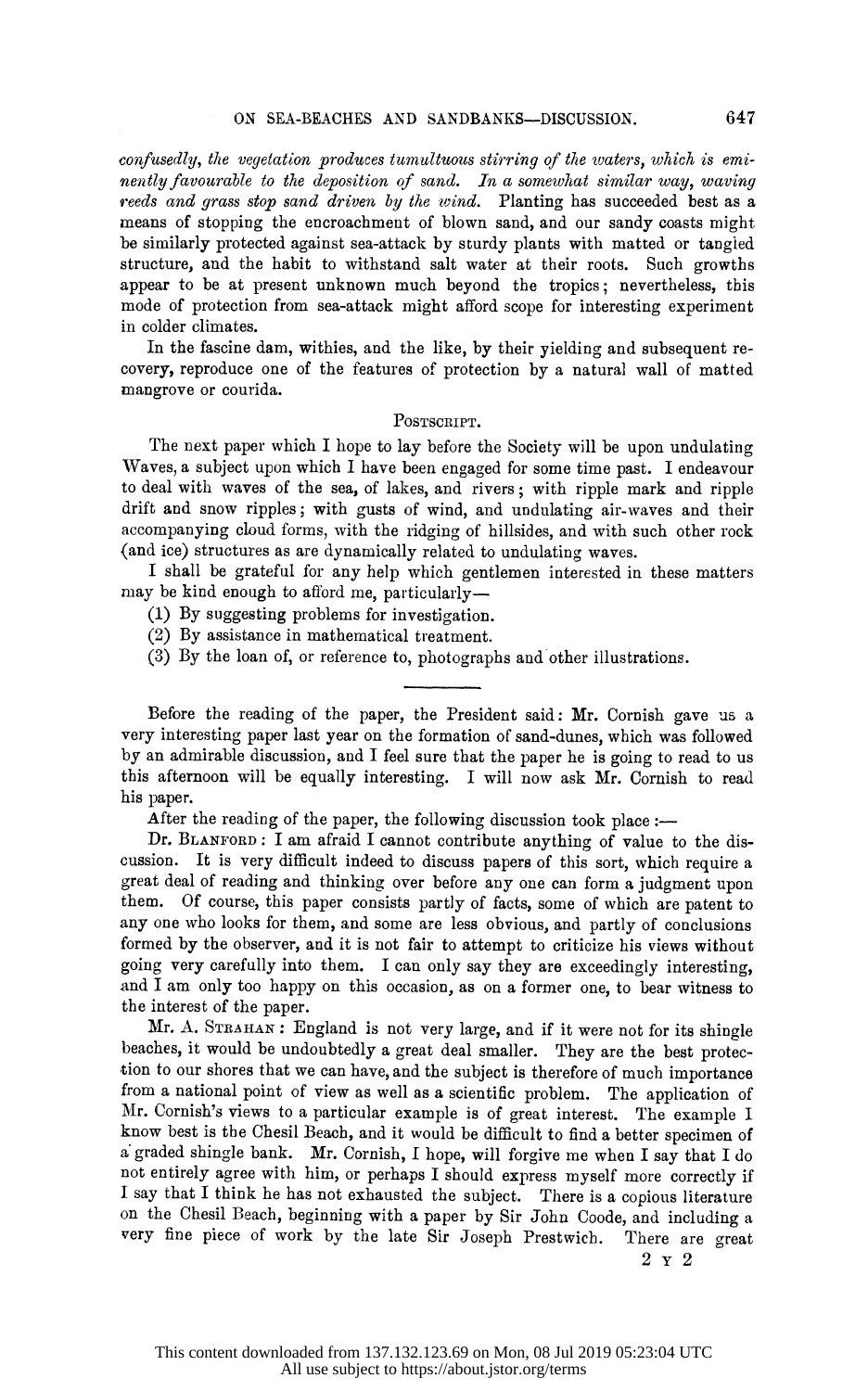difficulties in accounting for several features in the beach. In the first place, where did the material come from? in the second place, how is it now being supplied ? and in the third place, why does the beach maintain its curious position at all ? The beach extends from Portland to Eype, near Bridport, and is completely hemmed in at either end; nothing but the finest stuff can escape. I think Mr. Cornish will agree with me that only the finest material can escape round Portland, and that nothing but the finest stuff can be fed in, as he says, round the headland at the west end of the beach. The beach, for much of its length, is separated from the mainland by a long lagoon of shallow water 12 miles long, and cannot, therefore, be fed with stones from that part of the mainland. It seems, then, that it is starved at both ends and in the middle, and that some other sources must be found for the stones composing it. The stones themselves consist principally of chalk-flints, though there is no chalk anywhere in the neighbourhood; not any where so near, at any rate, as to supply flints. Amongst the stones, moreover, there are some quartzites, which must have come from Budleigh Salterton, a distance of some 20 or 30 miles. The theory formed by Prestwich to account for such stones was that they were washed into the sea from some part of the Devon coast, and brought direct to form the raised beach of Portland; that they were driven thence by storm-waves on the southern end of the Chesil Beach, and travelled in the beach north-westwards. It was supposed, also, that as they were carried they were worn smaller and smaller, and eventually passed almost into sand at the extreme end of the beach. But it always seemed difficult to me to understand how such large pebbles could get across Tor Bay. What could move them when they had got beyond the sphere of the waves ? There is, how ever, an alternative source for these pebbles; the Tertiary strata of the Hampshire basin extend to the neighbourhood, and in a former period not improbably touched the rocks in which these pebbles are in situ. At any rate, they contain foreign stones of great variety, derived from that origin. Later than these, though of course altogether pre-historic, there is a set of gravels which once overspread a large part of this area, but which have now been cut by denudation into isolated patches; in those gravels I have myself seen such pebbles embedded. Now the sea is encroaching by slow degrees upon this coast. There still exist two hills on the landward side of the valley of the Fleet occupied by these gravels, and there can be no doubt that before the sea encroached upon the seaward side of that valley, there was there also a corresponding set of gravels, and that they may just as likely have contained these quartzite pebbles as the gravels on the north side. I regard the Chesil Beach, therefore, as having been formed from the sweepings of all the gravels and of the harder residuum of the rocks that once occupied the west bay, heaped up into a ridge. No doubt these stones oscillate, but I consider they are, and always have been, hemmed in effectually at each end, and that the beach is not fed from any other part of Tor Bay, but has been derived solely from the actual region in which it occurs. If the beach were fed from outside, it seems to me inevitable that it should pile itself up towards its eastern end in the direction in which it travels, and that eventually it would assume enormous dimensions. Under such circumstances it would take the form of a series of banks, such as form the promontory of Dungeness, an example of a beach which is continually growing. The only direction in which the beach can persistently travel is towards the shore. In a storm sooner or later waves reach to the top of the bank, and throw the stones on it, or even over it. There is a case on record of a ship having been thrown so high up on the beach that it was decided to launch her into the Portland Roads, as being an easier matter than to launch her into the sea again. Similarly, the stones roll over, and never get back again. They oscillate backwards and forwards with

648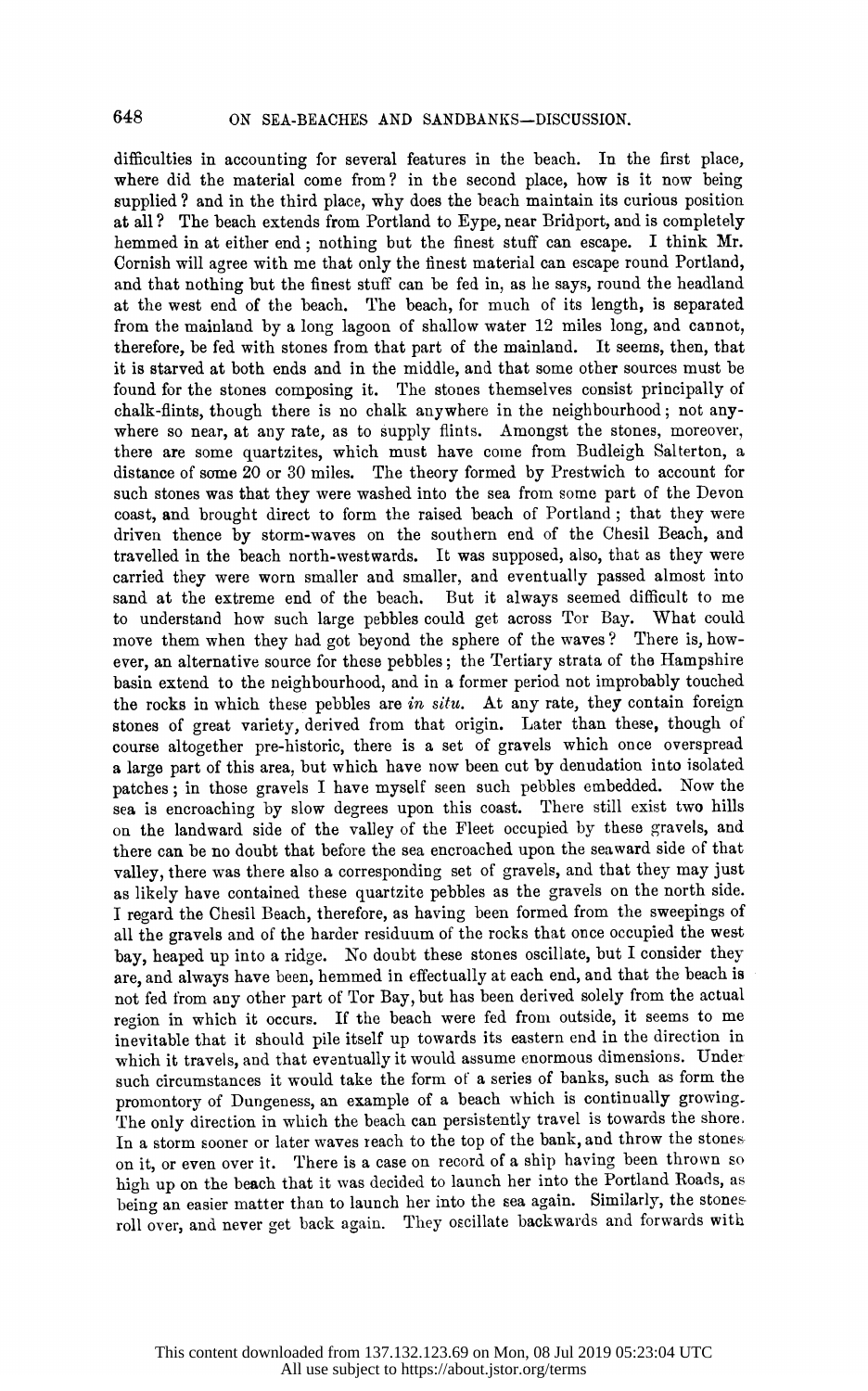east and west winds, but once thrown over the ridge they are safe. So that it seems to me that the beach is being rolled over upon itself towards the shore. Further, I think that it is travelling faster at the Portland end than at the Bridport end, and is therefore swinging; and, for this reason, that at its west end it is more or less covered with vegetation, but that at the east end it is completely The raised beach at Portland Bill seems to represent the end of the beach when it extended in a curve 2 or 3 miles further out to sea than it now runs. The application of Mr. Cornish's laws to such a beach as this will be of the highest interest. It is impossible, in a discussion limited to time, to enter into matters of detail, but I feel certain that if he continues his careful investigations in the same spirit as he has commenced them, he will attain results of the highest value.

 Sir ERASMus OMMANNEY asked if Mr. Cornish was acquainted with the accumu lation of shingle round the extremity of Dungeness point, because all these sort of projections into the Channel are formed under different influences of tide and weather. According to a measure made from the point to the lighthouse, the shingle beach is advanced at a certain ratio of a few inches every year. Could he account for this accumulation continually going on there ?

 Prof. GEORGE DARWIN: Having been one of the first to make experiments on ripple-marks, Mr. Cornish's paper has interested me very much. But, as Dr. Blanford has said, the subject is too large a one to discuss thoroughly after only once reading this elaborate investigation. I should, however, like to ask Mr. Cornish's view on one point to which he refers. On page 640 he gives a figure illustrating the eddies which are supposed to occur at the change of tide on an open coast-line. I should like much to know how these eddies were determined, and what reason there is for believing that there are two sets of eddies, one more seaward than the other; also what evidence there is for the existence of the nodal lines shown in the figure. No doubt he has authority, but the point is so interest ing that it will be well worth while to give full details as to how the motion of the water was observed. The wrinkling of hillsides is one of the topics he proposes to take next; it was a subject in which my father, Charles Darwin, was much interested when he was studying earthworms. He was not quite able to make up his mind as to the origin of these longitudinal wrinkles. He concluded, I think, that they were largely, although not entirely, due to the action of sheep grazing side ways; but I do not suppose sheep would be able to make the longitudinal paths, unless the earthworms had given them a friable substance to trample down. If I remember aright, he thought that these wrinkles also appear without the inter vention of animals; but it was not possible, in the cases observed, to determine the extent of the several influences which may produce them. In conclusion, I wish to congratulate Mr. Cornish upon' his interesting paper, and to wish him success in his future work.

 Dr. MILL: I am unable to speak as a specialist upon this question, but I should like to call attention to its national importance. Researches in physical geography have not been made in this country with anything like the frequency and detail that has been devoted to them on the continent, and latterly in the United States of America; and I think this Society should congratulate itself on securing a man like Mr. Cornish, who is prepared to devote his whole time to the study of ques tions like this. Much of the paper, of course, deals with matters which have been already studied by geologists, and, although the difference between the geological and geographical standpoint is not yet so generally understood in this country as it is, for instance, in Germany or in Austria, nothing can do more to prove the claims of geography to be considered an independent science than such researches, carried on from this point of view.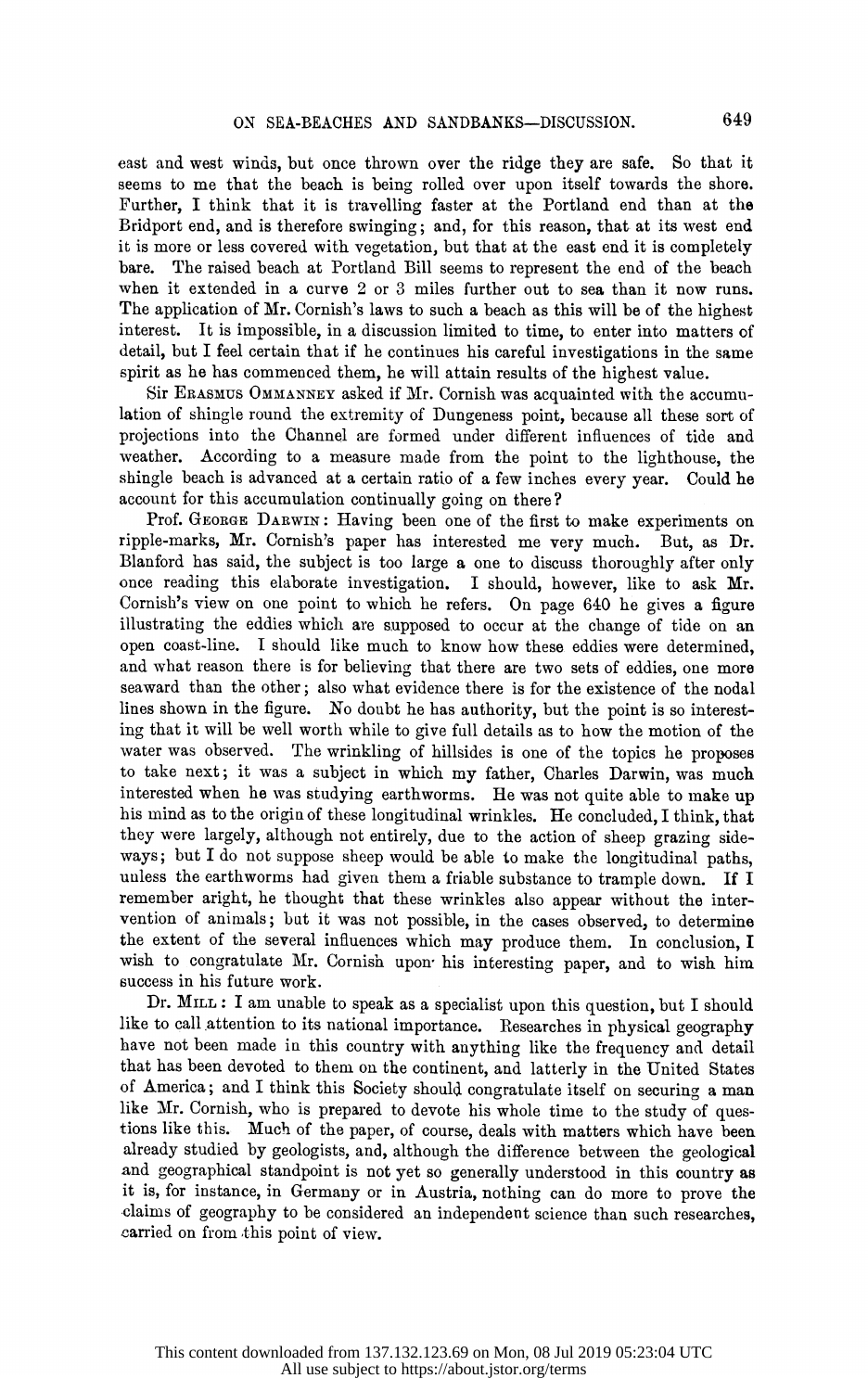Captain WILSON BARKER: I do not propose to offer any criticism upon the paper, but I should like to call Mr. Cornish's attention to the remarkable reefs on the east coast of Brazil, which are probably due to the action of the wind, and which I think are well worthy of his attention, and of the application of the theories which he has brought before us in this paper. They are commonly reported as coral reefs, but it is well known that they are nothing of the sort, but are formed of mud and sand of different kinds brought down by the rivers. In the trade winds, there is often a shifting of beaches with slight alterations in direction of the wind, so that at one time of the year you get it sandy, and at another time ordinary bare rock. The places I particularly allude to are at the landing-place, Fernando Noronha, and also in the harbour of Bahia, at the entrance. There is a remarkable bank of sand in the island of Gran Canaria, between Las Palmas and Port Luz, which, I believe-quite within ordinary memory-has grown very extensively, and is formed entirely of sand. The island of Gran Canaria is of volcanic formation, and it is difficult to say where the sand comes from. The popular idea is that it has been blown across from the African continent.

 Mr. CORNISH: I am extremely obliged to Mr. Strahan for giving at this time these further facts with regard to the Chesil Beach. Such a subject cannot be adequately treated from a single standpoint, and although I had read the papers of Coode and Prestwich, and, I think, the greater part of that extensive literature to which Mr. Strahan refers, I did not feel myself competent to analyze the geological evidence in the way he has done. With regard to the amount of the actual difference which there remains between Mr. Strahan and myself, it practically amounts to this: that I have supposed the shingle is travelling, while Mr. Strahan, I think, limits himself to the supposition that the shingle is oscillating on the beach, and that it neither comes nor goes at the two ends. Well, that is a point which I will not labour here, because investigations of the Chesil Beach will no doubt continue, and farther evidence will, I hope, show which view is the more correct. In either case, as I have shown in my paper, it is the present and not the past conditions which mainly determines the present mode of grading. Admiral Sir Erasmus Ommaney has asked a question about Dungeness. In a part of the paper which I did not read, this curious accumulation of shingle is dealt with in some detail. I am extremely glad to have heard the remarks of Prof. Darwin, whose paper on "Ripple Marks" greatly helped me when I was strug gling with the difficulties of this subject of the movements of incoherent material some two years ago. With regard to Fig. 10, the chief point which I wish to bring out is the grid pattern of the probable positions for deposition of sand under the conditions mentioned. The existence of nodal lines approximately at right angles to the shore is commonly recognized; e.g. in the case of the tides of the English Channel. With regard to the B nodes, parallel to the shore, I apprehend that these are necessarily established by reflexion, and seiches in closed seas and channels probably co-operate with tides (see Forel in ' Le Leman,' vol. ii., on the longitudinal and transverse seiches of the Lake of Geneva). A grid arrangement of sand formations has been noted by Prof. Osborne Reynolds in a tidal estuary, and by Major MacMahon in a mountain pass in the desert between India and Persia. In the open plains of Sindh the stripes (B) and bars (A) are not laid down together, but successively as the distance from the coast increases. Such considerations, however, do not enable one to construct a satisfactory figure, and I trust that Prof. Darwin, who commands mathematics, will go more deeply into the matter. With regard to the ridging of hillsides, the Down sheep walk on the flat top, and not on the sheep-sides, and that no doubt accentuates these ridges when once they are formed. But I have seen them equally well in the slopes of the valley at Grindelwald, and I have seen them near Innsbriick, and in other places where